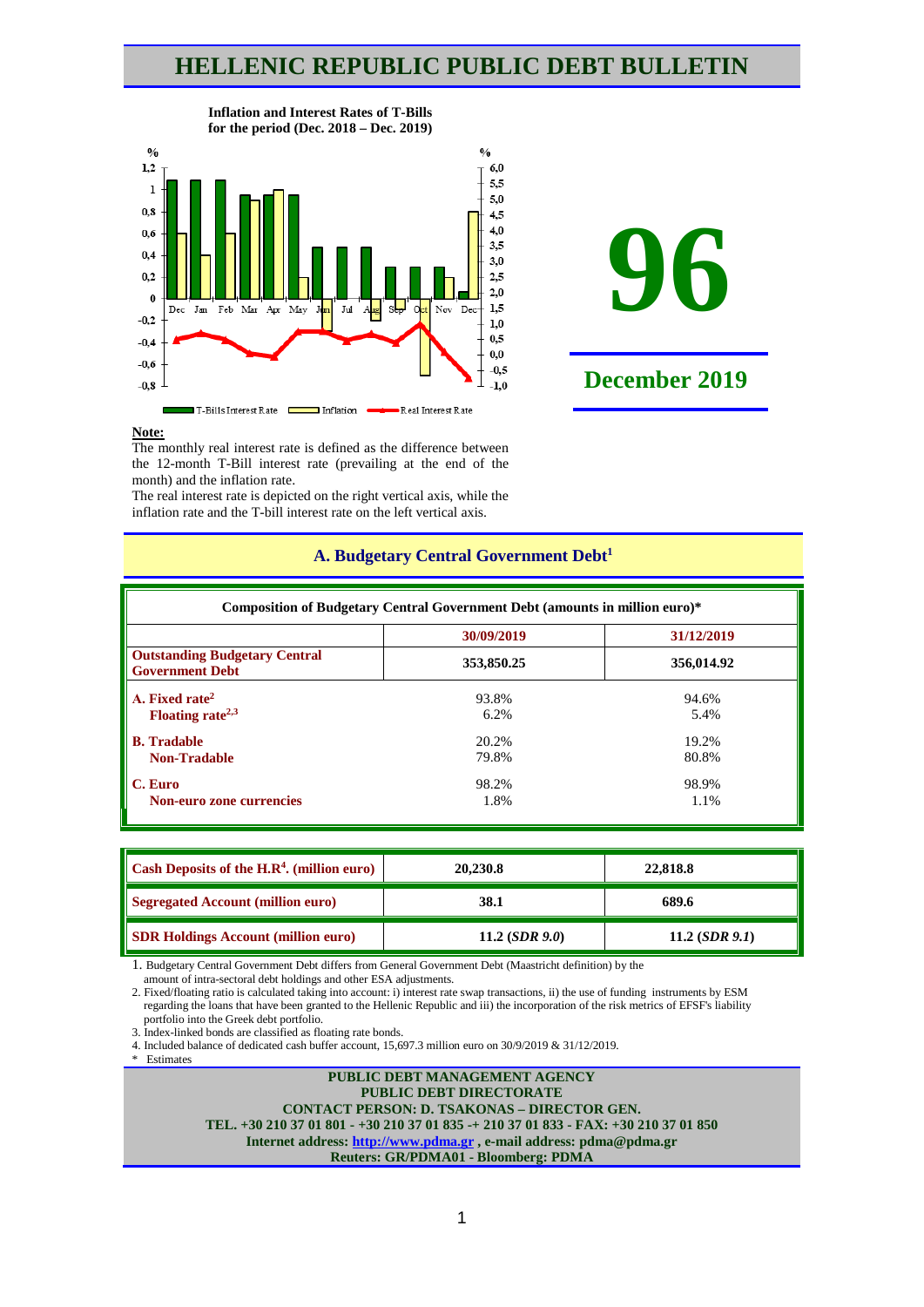#### **Β. Budgetary Central Government Debt by major categories\*\*** ounts in million euro) $*$

| amounts in miniton culo <i>f</i>                     |            |            |  |  |  |  |
|------------------------------------------------------|------------|------------|--|--|--|--|
|                                                      | 30/09/2019 | 31/12/2019 |  |  |  |  |
| <b>Bonds and short-term notes</b>                    | 71,343.78  | 68,214.26  |  |  |  |  |
| <b>Bonds issued domestically</b>                     | 54,402.84  | 53,886.04  |  |  |  |  |
| <b>Bonds issued abroad</b>                           | 1.709.68   | 1.715.37   |  |  |  |  |
| <b>Short-term notes</b>                              | 15.231.26  | 12,612.85  |  |  |  |  |
| Loans                                                | 282,506.47 | 287,800.66 |  |  |  |  |
| <b>Bank of Greece</b>                                | 1,910.33   | 1,908.02   |  |  |  |  |
| <b>Other domestic loans</b>                          | 213.72     | 211.26     |  |  |  |  |
| <b>Special purpose and bilateral loans</b>           | 7,484.38   | 7.646.19   |  |  |  |  |
| <b>Financial Support Mechanism loans<sup>1</sup></b> | 251,702.63 | 249,009.80 |  |  |  |  |
| <b>Other external loans</b>                          | 123.23     | 122.28     |  |  |  |  |
| <b>Repos</b>                                         | 21,072.18  | 28,903.11  |  |  |  |  |
| <b>Total</b>                                         | 353,850.25 | 356,014.92 |  |  |  |  |

\*Since 31/12/2010 Public Debt has been categorized between bonds and loans, long-term and short-term, according to European System Accounts (ESA). \*\* Estimates

| <b>Outstanding volume of Greek State Guarantees (millions of euro)</b> |           |          |  |  |  |
|------------------------------------------------------------------------|-----------|----------|--|--|--|
| 30/09/2019*<br>31/12/2019*                                             |           |          |  |  |  |
| <b>Outstanding guaranteed debt</b> <sup>1</sup>                        | 10.428.58 | 9.972.02 |  |  |  |
| <b>Hellenic Development Bank Guarantees</b>                            | 87.44     | 73.96    |  |  |  |

1. See Appendix for further analysis. \* Estimates











\* Diagrams 1, 2 and 3, appear T-bill refinancing amounts.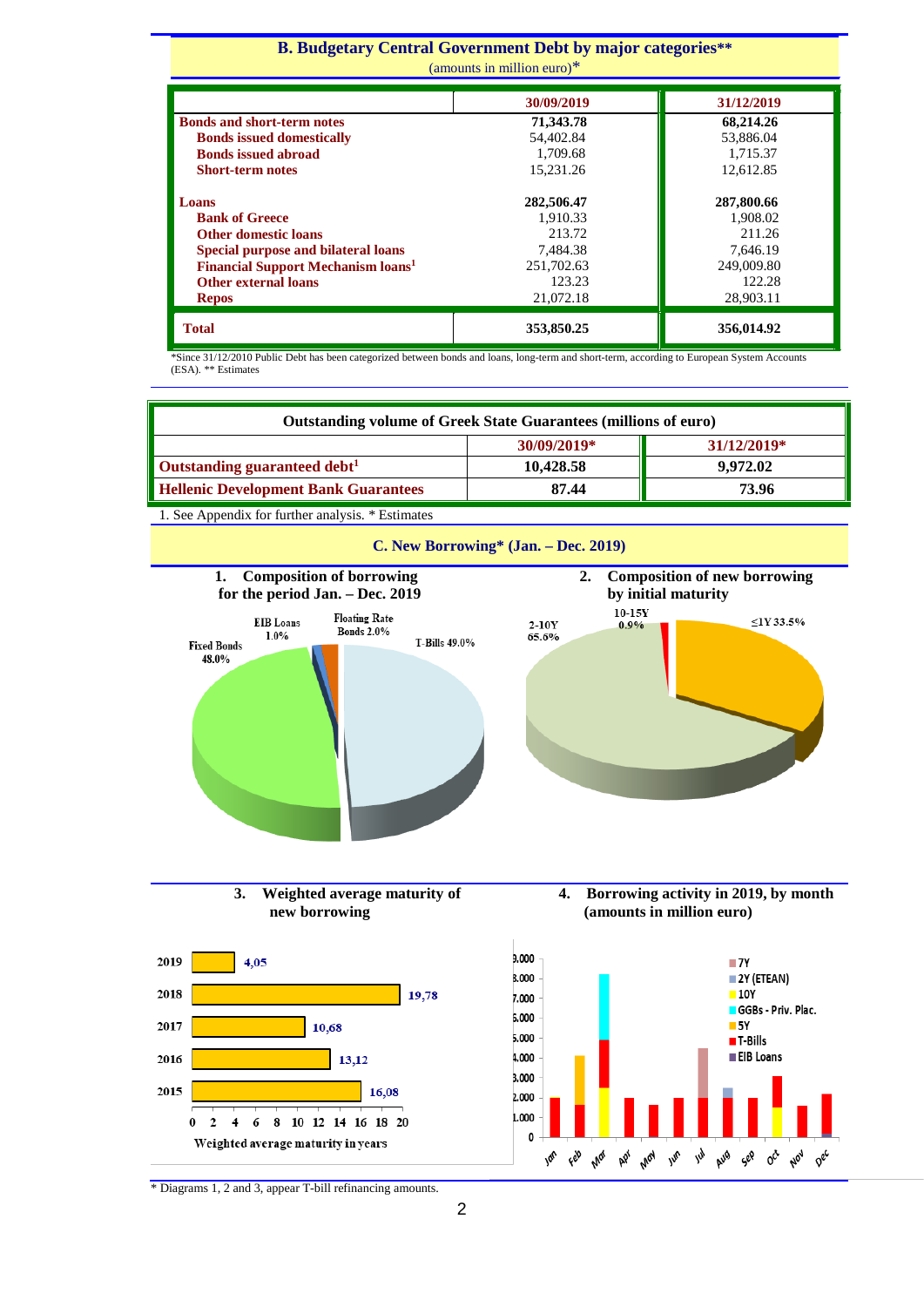### **D. Primary and Secondary Market of Greek Government Securities**

### **1. Issuance Calendar of Greek Government securities**

| Auction Calendar for January & February 2020 |                                         |                 |                                                     |                                            |                                                    |              |              |
|----------------------------------------------|-----------------------------------------|-----------------|-----------------------------------------------------|--------------------------------------------|----------------------------------------------------|--------------|--------------|
|                                              | 31/12/2019<br>26-weeks T-Bill (ACT/360) |                 |                                                     |                                            |                                                    |              |              |
|                                              | 08/01/2020                              |                 | 13-weeks T-Bill $(ACT/360)$                         |                                            |                                                    |              |              |
|                                              | 29/01/2020                              |                 | $26$ -weeks T-Bill $(ACT/360)$                      |                                            |                                                    |              |              |
|                                              | 05/02/2020                              |                 | 13-weeks T-Bill (ACT/360)                           |                                            |                                                    |              |              |
| 2. Auction Results (Oct. – Dec. '19)         |                                         |                 |                                                     |                                            |                                                    |              |              |
| <b>Auction</b>                               | <b>ISIN</b>                             | <b>Maturity</b> | <b>Auction</b><br><b>Amount</b><br>$(\epsilon m n)$ | <b>Offered</b><br>Amount<br>$(\epsilon m)$ | <b>Amount</b><br><b>Issued</b><br>$(\epsilon m n)$ | <b>Price</b> | <b>Yield</b> |
| <b>T-Bills</b>                               |                                         |                 |                                                     |                                            |                                                    |              |              |
| 02/10/19                                     | GR0002195619                            | 03/04/20        | 625                                                 | 1,526                                      | 1,000                                              | 99.951%      | 0.10%        |
| 09/10/19                                     | GR0000195017                            | 10/01/20        | 375                                                 | 1,018                                      | 600                                                | 100.005%     | $-0.02\%$    |
| 30/10/19                                     | GR0002196625                            | 04/05/20        | 625                                                 | 1,802                                      | 1.000                                              | 100.000%     | $0.00\%$     |
|                                              | GR0000196023                            | 07/02/20        | 375                                                 | 1,091                                      | 600                                                | 100.021\%    | $-0.08%$     |
| 06/11/19                                     |                                         |                 |                                                     |                                            |                                                    |              |              |
| 04/12/19                                     | GR0002197631                            | 05/06/20        | 625                                                 | 1,320                                      | 1,000                                              | 100.011%     | $-0.02\%$    |

**Bonds**

### **3. Syndicated, Special Purpose Bonds & Other Issues – Loans (Oct. – Dec. '19)**

| <b>Record</b><br>date | <b>ISIN</b>  | <b>Tenor</b> | <b>Maturity</b> | <b>Issued</b><br><b>Amount</b><br>$(in \in$<br>mln) | <b>Coupon</b> | <b>Yield</b> |  |
|-----------------------|--------------|--------------|-----------------|-----------------------------------------------------|---------------|--------------|--|
| 15/10/2019            | GR0124035693 | 10Y          | 12/03/2029      | 1,500.0                                             | 3.875%.       | 1.50%        |  |
|                       |              |              |                 |                                                     | fixed.        |              |  |

| <b>Disburse</b><br>ment date | <b>Organization</b>    | <b>Tenor</b> | <b>Maturity</b> | <b>Amount</b><br>in $(\epsilon m)$ | <b>Interest Rate</b> |
|------------------------------|------------------------|--------------|-----------------|------------------------------------|----------------------|
| 20/12/2019                   | European               | 15Y          | 20/12/2034      | 50.0                               | 0.978%, fixed.       |
|                              | <b>Investment Bank</b> |              |                 |                                    |                      |
| 20/12/2019                   | European               | 16Y          | 20/12/2035      | 150.0                              | 1.031%, fixed.       |
|                              | <b>Investment Bank</b> |              |                 |                                    |                      |

#### **4. Budgetary Central Government Debt by residual maturity (amounts in million euro)**

|                               | 30/09/2019 | $\frac{6}{6}$ | 31/12/2019 | $\frac{0}{0}$ |
|-------------------------------|------------|---------------|------------|---------------|
| <b>Total volume</b>           | 353,850.3  | 100.0%        | 356,014.92 | 100.0%        |
| short-term (up to $1$ year)   | 42,982.3   | 12.1%         | 44,329.04  | 12.4%         |
| medium-term (1to 5 years)     | 36,382.9   | 10.3%         | 36,244.63  | 10.2%         |
| long-term (more than 5 years) | 274,485.1  | 77.6%         | 275,441.25 | 77.4%         |

*Weighted average residual maturity of Budgetary Central Government Debt on 31/12/19\*: 20.53 years*

\*Ιncluding extension of EFSF loans agreed on Eurogroup of 22-6-2018.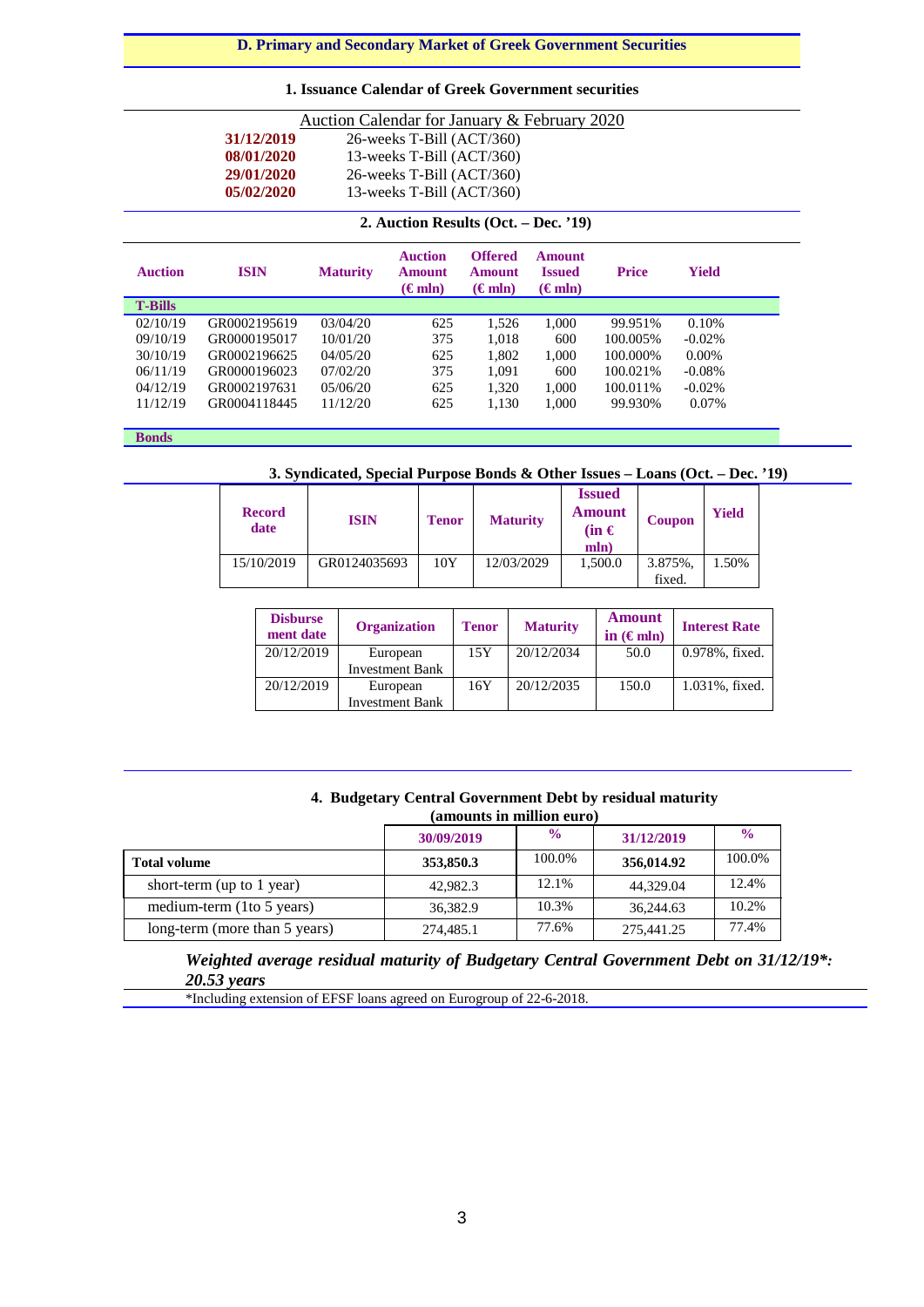

# **5. Redemption schedule of Budgetary Central Government Debt on 31/12/2019**

## **Notes:**

- 1. Buy-backs are scheduled for the smoothening of redemptions*.*
- 2. Including extension of EFSF loans agreed on Eurogroup of 22-6-2018.









Note: Public Debt data for each quarter will be announced no later than 50 days after the end of the reference quarter. Source: Bank of Greece, HDAT